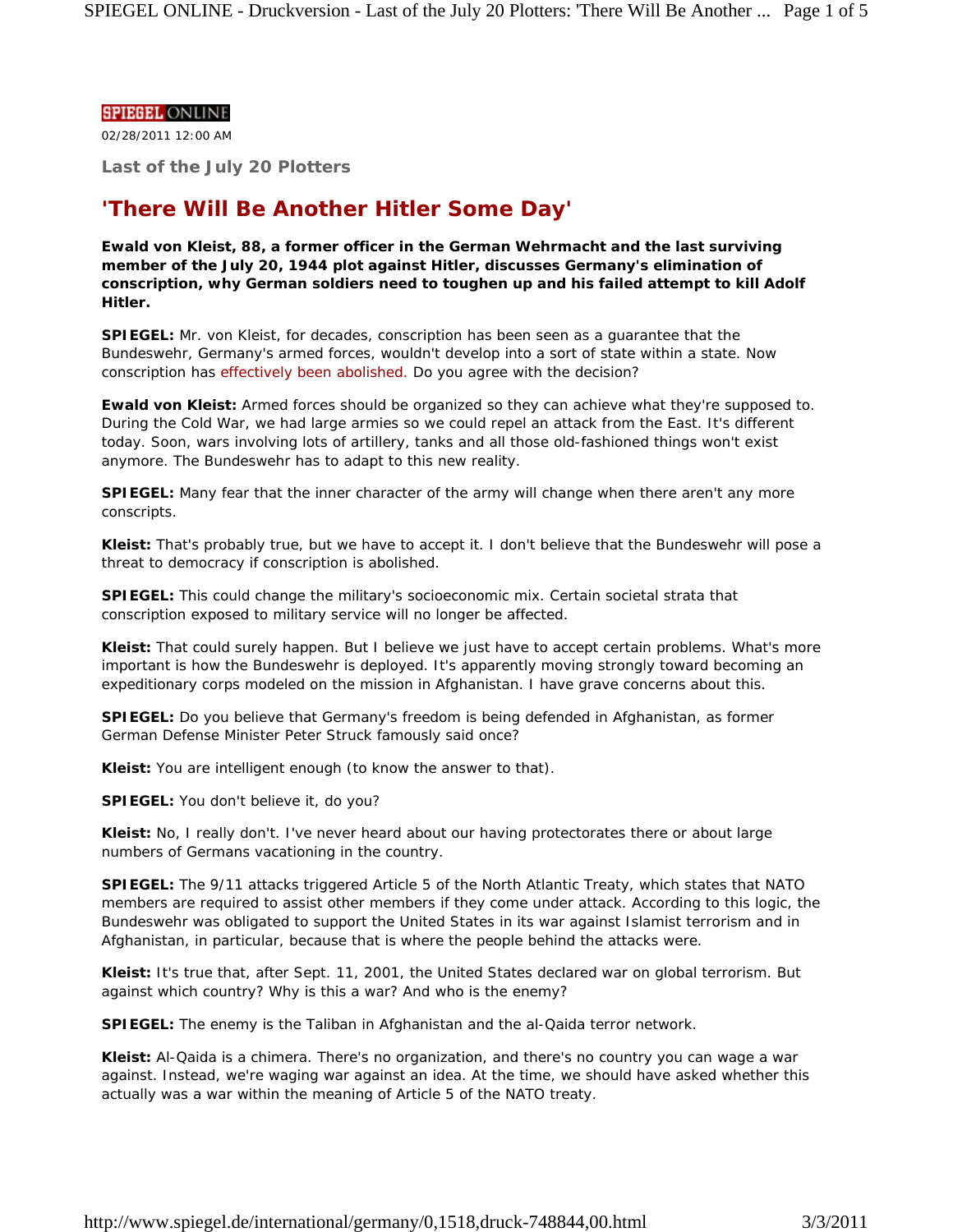**SPIEGEL:** Should Germany pull out of Afghanistan and stop showing solidarity with the United States?

**Kleist:** Other countries have done it and survived, and a majority of our population opposes the war. Nevertheless, I do believe that alliance commitments must be taken seriously.

**SPIEGEL:** So, in other words, you think Germany should go on fighting?

**Kleist:** At any rate, we can't withdraw overnight. But an endpoint for the mission should have been discussed with the Americans at an earlier point.

**SPIEGEL:** The Bundeswehr is defending universal values -- that is, human rights -- in Afghanistan. Isn't that an honorable goal?

**Kleist:** The real question is whether it's right for our people to have to die so that girls can go to school in Asia. The answer to that doesn't seem very clear to me.

**SPIEGEL:** So, what is worth dying for?

**Kleist:** Risking the lives of German soldiers is only justified when our vital interests are threatened. Exactly what those vital interests are has to be decided on a case-by-case basis. Then, we have to determine whether we have the means to achieve our goals. And, finally, I have to ask myself how I can get back out. A military mission is only justified when we have a convincing answer to these questions.

**SPIEGEL:** Looking back at the Bundeswehr's military missions over the last 20 years, has any of them met your criteria?

**Kleist:** My memory is no longer what it used to be. I can't think of anything at the moment that I was very enthusiastic about. Let's take Somalia, for example. The Bundeswehr was sent there to build bridges and roads. That sort of stuff is really just silly.

#### **'Obama's Idea of a World without Nuclear Weapons Is Nonsense'**

**SPIEGEL:** Why do we need an intervention force in the first place?

**Kleist:** Because you can never totally rule out the possibility that you'll have to take military action. But the real danger lies elsewhere.

#### **SPIEGEL:** Where?

**Kleist:** In nuclear war. Unfortunately, we can't rule out that it will happen.

**SPIEGEL:** Who would wage such a war? The United States and Russia are making mutual efforts at disarmament. US President Barack Obama has even announced a goal he calls "Global Zero," or the elimination of all nuclear weapons across the entire world.

**Kleist:** Obama's idea of a world without nuclear weapons is nonsense. No one who can count to five believes it can happen. But the nuclear weapons of Russia and the United States are not the problem.

#### **SPIEGEL:** Then which weapons are?

**Kleist:** The fact that we're sitting here having this conversation is because, in the past, the major nuclear powers -- namely, America and Russia -- thought the same way about life and death. Both said that life is good and that death should be prevented. But not all countries feel this way anymore.

#### **SPIEGEL:** To whom exactly are you referring?

**Kleist:** We can all recall the images of Iranian children with green headbands running straight into Iraqi machine-gun fire. Their parents allowed this to happen because they believed their children were fulfilling the will of Allah.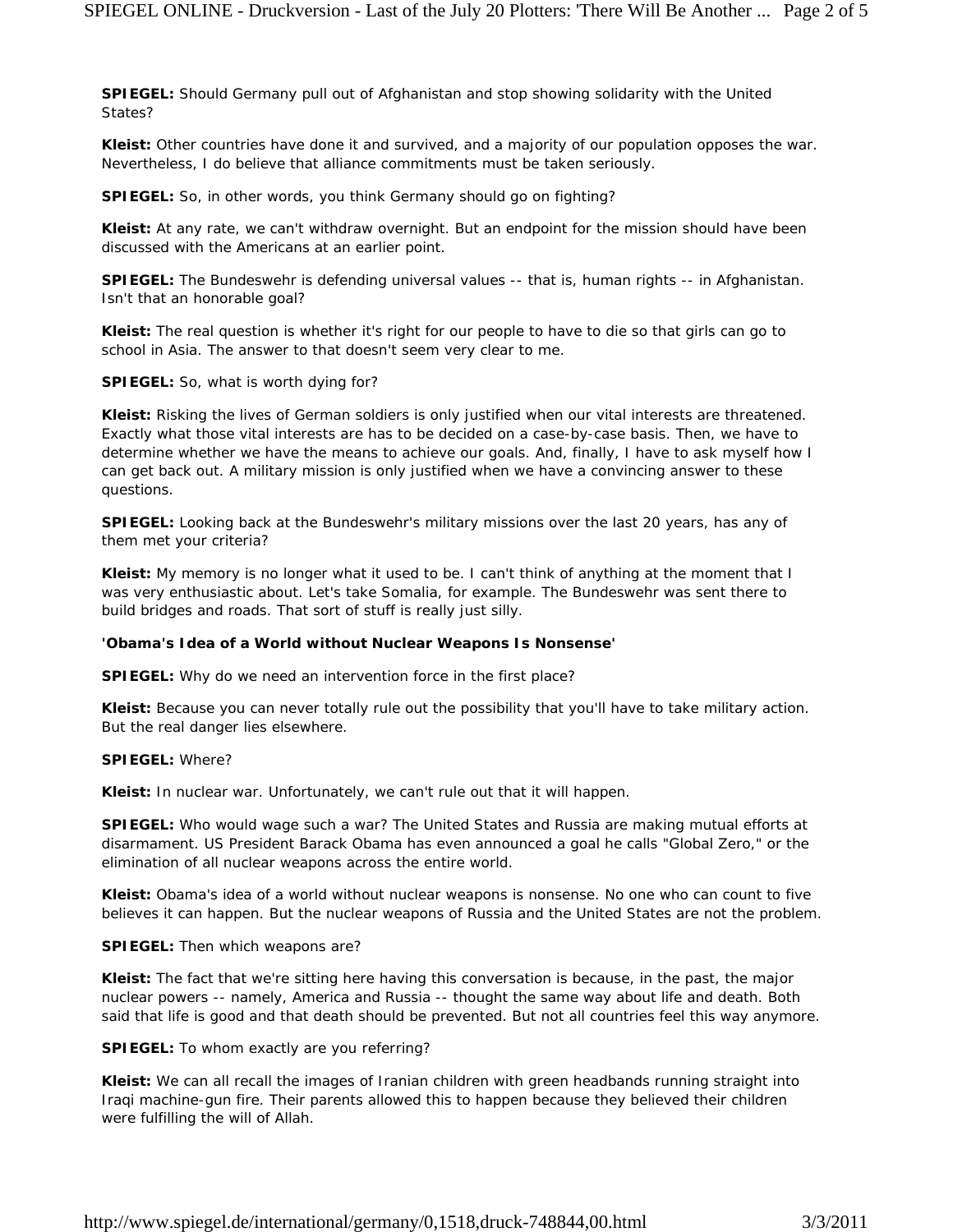**SPIEGEL:** At the time, nuclear weapons weren't as much of an issue as they are now.

**Kleist:** No, but the change in the attitude toward life and death reveals a very important issue. Some time ago, (al-Qaida leader Osama) bin Laden said: "The difference between us is that you love life and we love death." I'm afraid he's right.

**SPIEGEL:** Countries generally act more rationally than terrorist organizations.

**Kleist:** One of the last things Hitler said was: "We will slam the door shut behind us with a loud bang." He wasn't able to do it at the time, but who can say whether an Iranian leader won't feel the same way some day? Or look at Pakistan: What happens if there is regime change and the Islamists get their hands on nuclear bombs? There will be another Hitler some day.

**SPIEGEL:** How can we stop that from happening?

**Kleist:** It's very difficult. A stop would have to be put to the proliferation of nuclear weapons. We can't allow still more countries to obtain these horrific weapons. But to achieve this, we would have to impose truly massive sanctions on countries like Iran.

**SPIEGEL:** That's what is being attempted.

**Kleist:** No, not seriously. A real economic boycott would be very bad for the Iranian people. On the other hand, something terrible will happen if we don't succeed.

# **Germany's 'Softy' Citizen-Soldiers**

**SPIEGEL:** The Bundeswehr is still involved in a war that uses conventional weapons. Do you think German soldiers are mentally prepared for this? Do they have to learn how to kill again?

**Kleist:** You obviously have to kill when you go to war. But if you have a machine gun and I have a club, and you, being a softy, say that you don't want to hurt me, I'm the superior one because I just want to smash your skull in.

**SPIEGEL:** One gets the impression that the Bundeswehr is having a harder time of it than other armies.

**Kleist:** I agree. Given our past, we are especially cautious and, as a result, we're also training our soldiers with a great deal of gentleness.

**SPIEGEL:** With too much gentleness?

**Kleist:** I would almost say yes, we are. Things are more difficult for them when push comes to shove. If possible, a soldier should be placed in a situation where he can handle the horrible things he's likely to experience.

**SPIEGEL:** The Bundeswehr is based on the ideal of the citizen-soldier, that is, a citizen wearing a uniform.

**Kleist:** We want the thinking soldier, which is in principle OK. But if you rely too heavily on thinking soldiers, the soldiers end up having problems. When he approaches his evil enemy and is thinking too much, he'll say: "Okay, the closer I get, the more dangerous it gets!" This isn't necessarily helpful.

**SPIEGEL:** Do we need to rehabilitate terms like "heroism" and "bravery"?

**Kleist:** Certainly not heroism. I never understood the saying "Dulce et decorum est pro patria mori." Is it really honorable and sweet to die for one's fatherland? This sort of thing is bloody idiotic, and we really don't need it. As a soldier, you do have to be brave so you can overcome your fear.

**SPIEGEL:** You are the last surviving member of the July 20 plot. Were you afraid when you decided to take part in an assassination attempt on Adolf Hitler?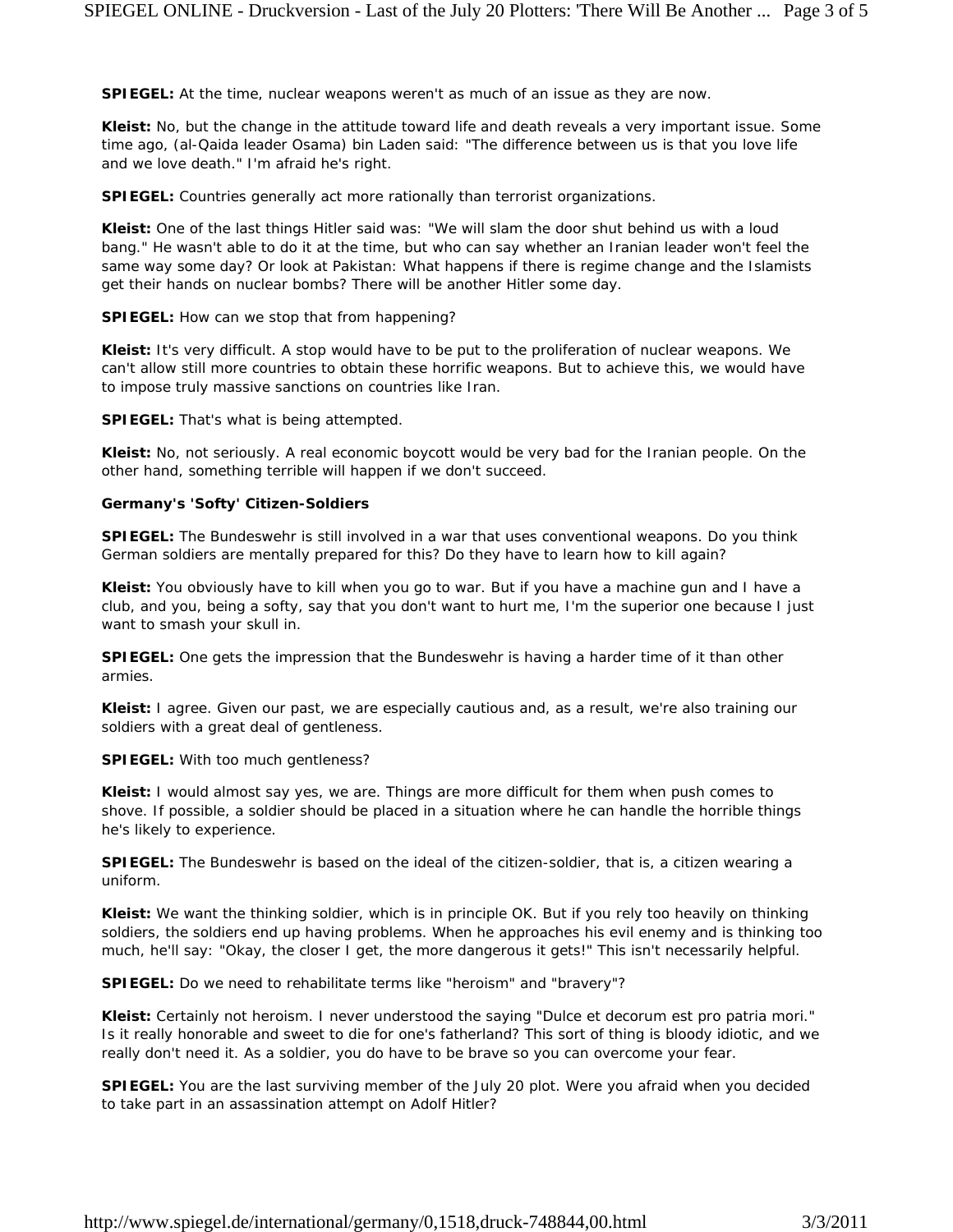**Kleist:** I think fear is very reasonable; fear extends life. But sometimes, when it's absolutely necessary, you have to overcome fear.

**SPIEGEL:** And was that one of those situations?

**Kleist:** When you encounter a situation like that and it was a voluntary decision, you've already answered that question in the affirmative.

**SPIEGEL:** You asked your father whether he agreed.

**Kleist:** He said: "You have to do it. A person who fails at a moment like this will never be happy again in his life."

**SPIEGEL:** Can you describe the circumstances? How did you plan to kill Hitler?

**Kleist:** We were supposed to show Hitler new uniforms that had been tried out on the front. I was the company leader. I wanted to take along a mine or plastic explosives in my briefcase, which I planned to detonate when I was standing next to Hitler.

**SPIEGEL:** And then the presentation was cancelled. Did you expect to die during the assassination attempt?

**Kleist:** If you know what you're doing, you might be able to stay alive when a briefcase explodes in your hand. But you really have to know what you're doing.

**SPIEGEL:** You could have put the briefcase down. When Claus Schenk Graf von Stauffenberg was meeting with Hitler and other officers on July 20, 1944, he put the briefcase down under the conference table and excused himself from the room.

**Kleist:** Stauffenberg always wanted to stay there and sacrifice himself; he was adamant about it. But General Ludwig Beck forbade him from doing it -- with good reason, in my opinion. Stauffenberg was the one who controlled everything in Berlin. He was the key figure.

# **The Horror of War**

**SPIEGEL:** Do you believe the motive for becoming a soldier back then were different than they are today?

**Kleist:** Of course. Soldiers were highly respected in those days, and many walked around in public in their uniforms. You hardly see that today. Because of our past, we have a completely different attitude toward soldiers. In some cases, this goes too far in the other direction.

**SPIEGEL:** Do you think today's society has too little respect for soldiers?

**Kleist:** I believe that society in general does not sufficiently support the Bundeswehr, which also happens to be *their* Bundeswehr and is partially responsible for our peace and prosperity. In this respect, society isn't behaving very well at the moment.

**SPIEGEL:** Where were you on the front as a young company commander?

**Kleist:** At Lake Ladoga, that accursed lake in Russia.

**SPIEGEL:** It must have been a formative experience.

**Kleist:** It certainly is. You have real responsibility. There's that stupid saying: "The officer is a master over life and death." That's obviously nonsense because he isn't. But he is responsible for the lives of those under his command. If it isn't correct or necessary, every command he issues can have catastrophic consequences for these poor people. That's the way it is.

**SPIEGEL:** But it is about life and death.